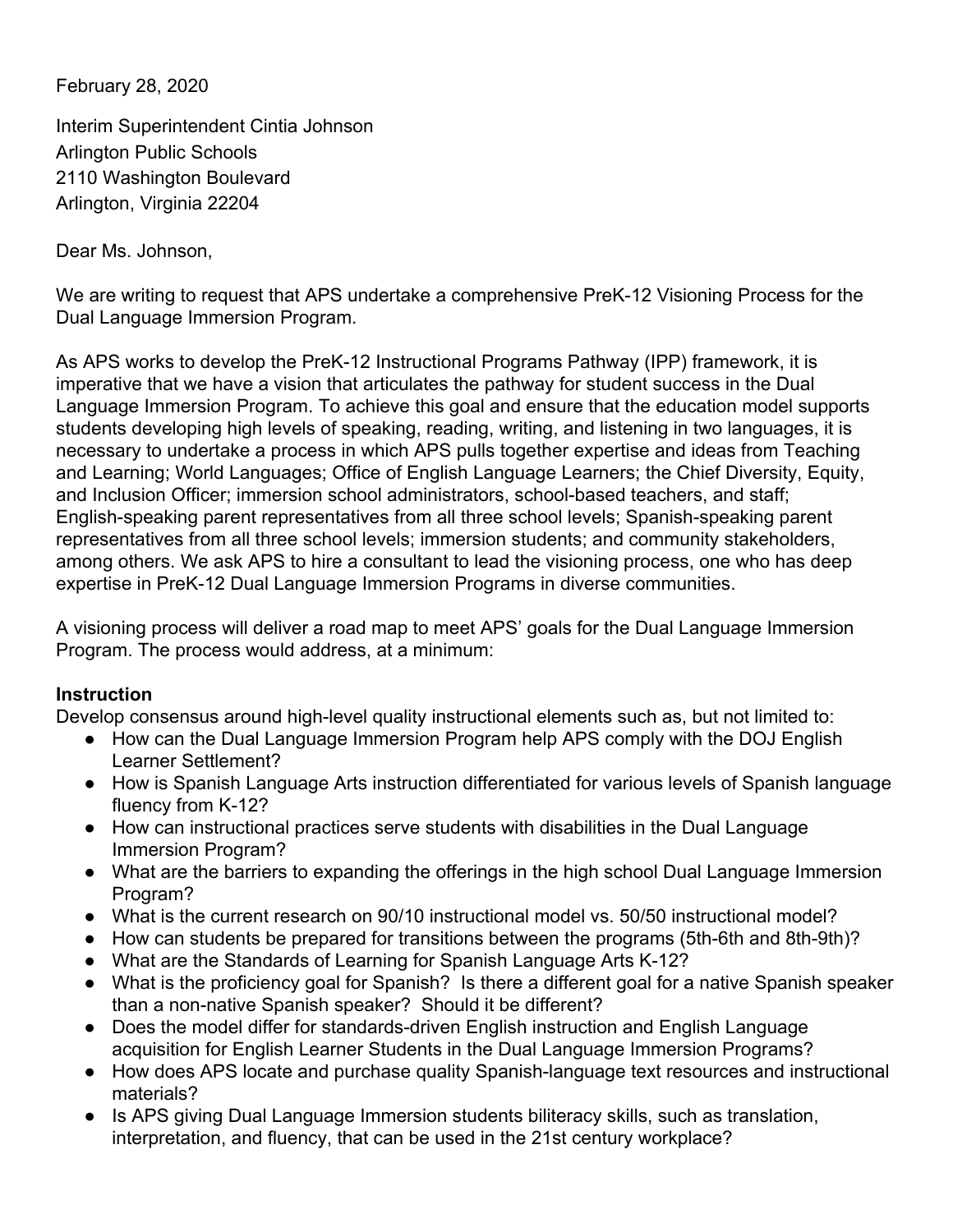#### **Assessments**

To drive differentiated leveled instruction for all students:

- **●** How are standardized assessments used to measure and track language acquisition?
- Why are high school students taking the A2/B1 DELE instead of the B2 DELE?

### **Outreach/Enrollment**

In order to ensure the program maintains a 50/50 native Spanish speaker to non-native Spanish speaker ratio:

- **●** Are there alternatives to the current online lottery system to better serve incoming immersion families in order to increase Spanish-speaking student enrollment?
- How can we decrease attrition in the middle and high school Dual Language Programs?
- Would the term "dual language program" or "bilingual program" or "bilingual immersion program" better describe the program (instead of "immersion program") and attract Spanish-speaking families?
- How can we ensure English-learner families know the benefits of dual language programs?
- What is the specific outreach to native Spanish-speaking families prior to enrollment?
- What is the role of the APS Welcome Center in communicating with incoming families about the availability of the APS Dual Language Immersion Program? Does the Welcome Center effectively assist families in promoting the programs and helping families who are interested apply for the program?

## **Staff**

To implement a high-level instruction needed to sustain a strong Pre-K through 12 Dual Language Immersion Pathway:

- What is the timeline for hiring a Dual Language Coordinator within APS central office?
- How can APS recruit, hire, and retain qualified dual language teachers and staff?
- Should schedules across APS immersion programs align to give more cross-campus planning time and combined professional development?
- Should a Spanish Language Arts reading specialist position be created on the school level?
- How can professional development be made available for dual language teachers on how to optimize instruction of the target language?
- How can the teachers who attend special dual language conferences and meetings be given the opportunity to share the material learned with their dual language colleagues?

# **Other**

- What is the ideal number of incoming kindergarten and VPI classes for elementary Dual Language Immersion schools?
- Should APS identify a third elementary Dual Language Immersion school location or explore co-locating the program within another school?
- What supports need to be put in place as Key transitions to a new building?
- How can the Dual Language Immersion Program support and strengthen diversity, equity, and inclusion within APS?
- What is the process for ongoing monitoring of feedback for the Dual Language Immersion Program from staff and parents after the Visioning process concludes and recommendations are implemented